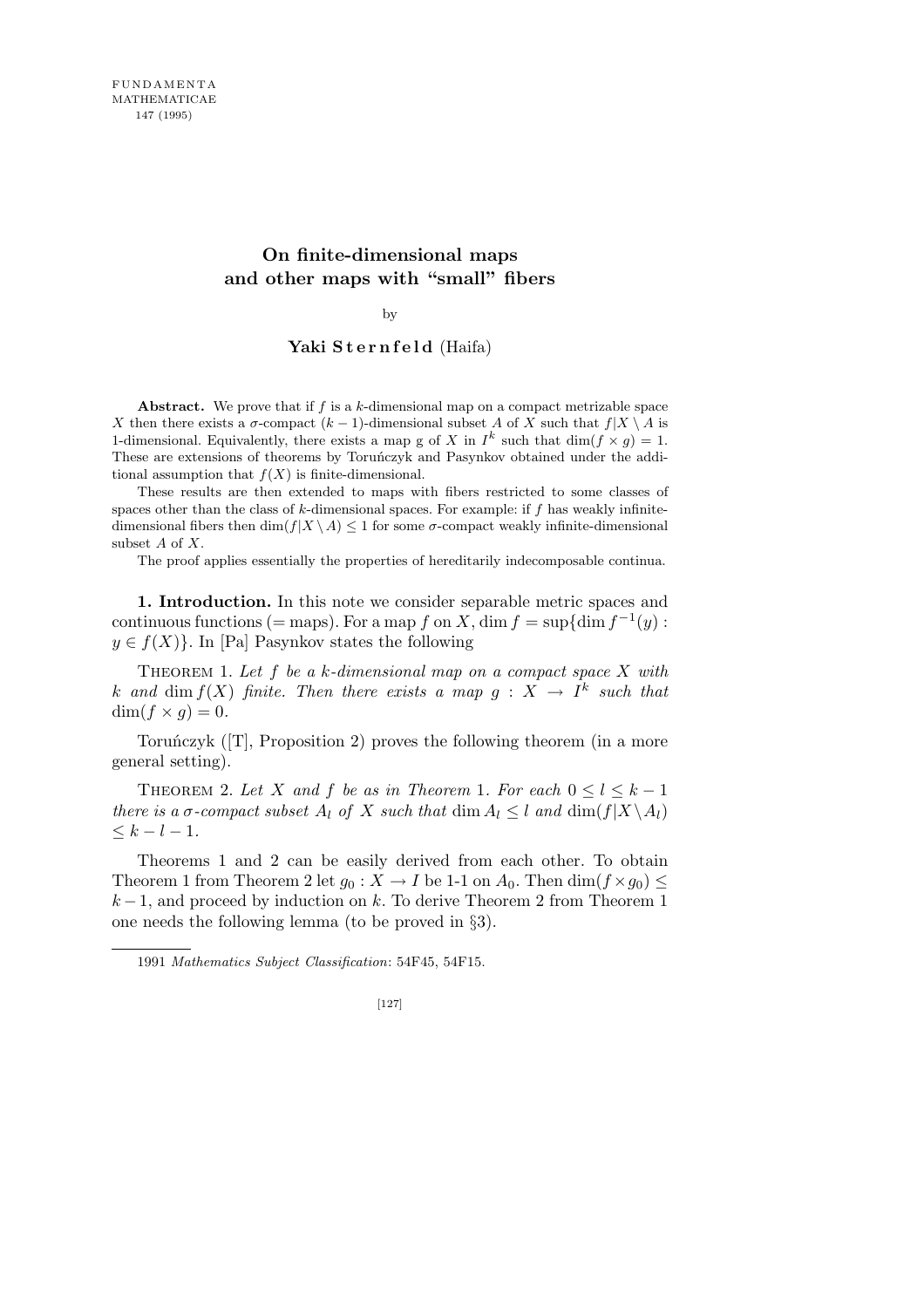LEMMA 1. Let Y and W be compact with dim  $W \leq k$ . There exists a  $(k-1)$ -dimensional  $\sigma$ -compact subset  $B$  of  $Y \times W$  such that for all  $y$  in *Y*, dim( $({q \times W) \setminus B} < 0$ . (*Equivalently*, dim( $P|(Y \times W) \setminus B) < 0$ , where  $P: Y \times W \rightarrow Y$  *is the projection.*)

Let now  $g: X \to I^k$  be as in Theorem 1. Let  $B \subset f(X) \times I^k$  be as in Lemma 1 (with  $Y = f(X)$  and  $W = I^k$ ). Set  $A_{k-1} = (f \times g)^{-1}(B)$ . Then dim  $A_{k-1}$  ≤  $k-1$  and dim( $f|X \setminus A_{k-1}$ ) ≤ 0, both by the Hurewicz theorem on closed maps which lower dimension.

The goal of this note is to prove theorems similar to Theorems 1 and 2 but without the finite-dimensionality assumption on  $Y = f(X)$ . The reduction in the dimension of *f* achieved in this case is merely to a 1-dimensional map and the question whether it can be further reduced to a 0-dimensional map as in Theorems 1 and 2 is left open.

In the following three theorems which we state here and prove in *§*3, as well as in the corollary and problem, *f* is assumed to be a *k*-dimensional map on a compact space *X*, with *k* finite.

THEOREM 3. *There exists a map*  $g: X \to \mathbb{R}^k$  such that  $\dim(f \times g) \leq 1$ . *Moreover*,  $\dim(f \times g) \leq 1$  *for almost all g in*  $C(X, \mathbb{R}^k)$  (*where almost all* = *all but a set of first category*)*.*

THEOREM 4. *There exists a*  $\sigma$ -compact  $(k-1)$ -dimensional subset A of *X such that* dim( $f|X \setminus A$ ) < 1*.* 

Theorem 5. *There exists a k-dimensional* (*not necessarily σ-compact though*) *subset*  $E$  *of*  $X$  *such that*  $\dim(f|X \setminus E) = 0$ *.* 

The following corollary to Theorem 3 has been noticed by R. Pol.

Corollary 1. *f admits a representation as a composition of at most*  $k+1$  1-dimensional maps.

Proof. We have

$$
X \xrightarrow{f \times g} f(X) \times I^k \xrightarrow{P_k} f(X) \times I^{k-1} \xrightarrow{P_{k-1}} f(X) \times I^{k-2} \longrightarrow \dots
$$

$$
\longrightarrow f(X) \times I \xrightarrow{P_1} f(X),
$$

where  $P_i: f(X) \times I^i \to f(X) \times I^{i-1}$  are the projections.

PROBLEM 1. Does there exist a finite-dimensional  $\sigma$ -compact subset A of *X* such that  $\dim(f|X \setminus A) = 0$ ? If so, does dim *A* depend on *k* only? (In view of Theorem 4 we may assume that  $k = 1$ .)

It turns out that only some very elementary properties of dimension are needed to prove theorems similar to Theorems 4 and 5.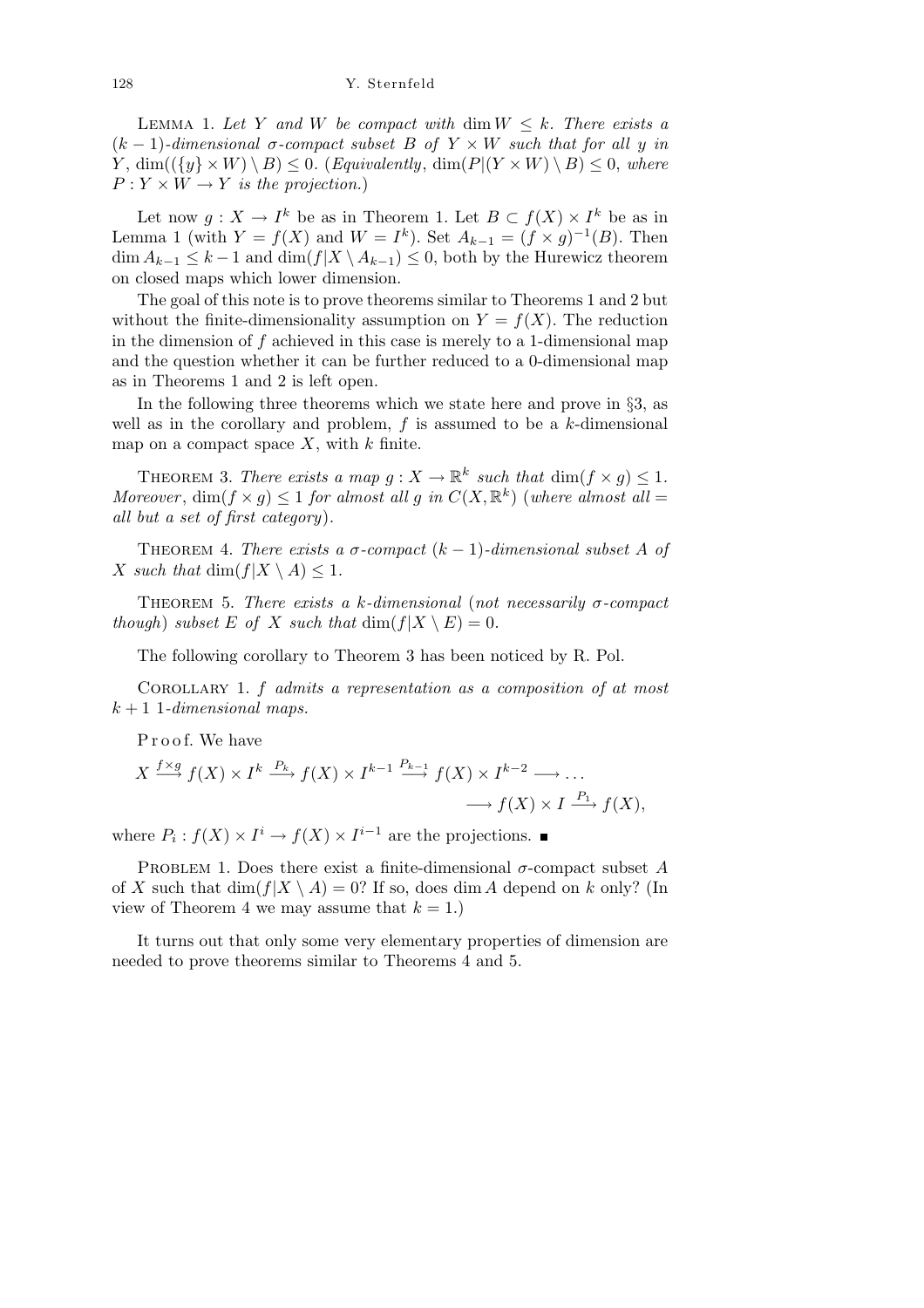Let *Q* be a topological property of separable metric spaces. Thus *Q* is a family of such spaces so that  $X \in Q$  if and only if all homeomorphic copies of *X* are in *Q*. Assume also that *Q* satisfies the following three conditions:

*Q*<sub>1</sub>. If  $X \in Q$  and *Y* is a compact subset of *X* then  $Y \in Q$ .

*Q*2. The union of countably many compact elements of *Q* is in *Q*.

*Q*<sub>3</sub>. If *X* is compact and each component of *X* is in *Q* then  $X \in Q$ .

Examples of such properties are:

(i)  $Q = \{X : \dim X \leq k\}$  for some positive integer *k*.

(ii) *Q* = the family of weakly infinite-dimensional separable metric spaces.

(iii)  $Q = \{X : \dim_G X \leq k\}$ , where *k* is a positive integer, *G* is an Abelian group and  $\dim_G$  is the cohomological dimension.

(iv) More generally,  $Q = \{X : D(X) \leq k\}$ , where *D* is a dimension function in the sense of Dobrowolski and Rubin [D-R].

(v) Let *S* be an ANE and let  $Q = \{X : X \tau S\}$ , where  $\tau$  is the Kuratowski relation ([K], p. 332):  $X \tau S$  if for every  $H \subset X$  closed and every map  $f$ :  $H \rightarrow S$ , *f* is extendable over *X*.

Note that (v) includes (i), (iii) and (iv). We leave it to the reader to check that *Q*1, *Q*<sup>2</sup> and *Q*<sup>3</sup> are satisfied.

Using almost the same arguments as in the proofs of Theorems 4 and 5 one can also prove the following result. (*Q* is assumed to satisfy  $Q_1$ ,  $Q_2$  and  $Q_3$ , and  $f: X \to Y$  is a  $Q$ -*map* if for every  $y \in Y$ ,  $f^{-1}(y) \in Q$ .)

Theorem 6. *Let f be a Q-map on a compact space X. There exist a σ-compact Q-subset A of X and a* 0*-dimensional G<sup>δ</sup> subset G of X such that* dim( $f|X \setminus A$ )  $\leq 1$  *and* dim( $f|X \setminus (A \cup G)$ ) = 0*.* 

Hence, for example, if each fiber of *f* is weakly infinite-dimensional, then  $\dim(f|X \setminus A) \leq 1$  for some  $\sigma$ -compact weakly infinite-dimensional subset A of *X*.

R e m a r k. Theorem 6 is weaker than Theorems 4 and 5. Indeed, if *Q* =  ${X : \dim X \leq k}$  then Theorem 6 only states that  $\dim A \leq k$  while from Theorem 4 we obtain dim  $A \leq k-1$ . (See Propositions 3 and 3<sup>\*</sup> where this difference originates.)

In the proofs of our theorems we apply the properties of hereditarily indecomposable continua in an essential manner. This is of interest as those continua do not appear explicitly in the statements of the results. See [Po] and [Le] for similar phenomena.

In *§*2 we study some properties of hereditarily indecomposable continua and of the closely related Bing spaces. In particular, we show in Proposition 3 that Problem 1 has an affirmative answer when *X* is a Bing space. These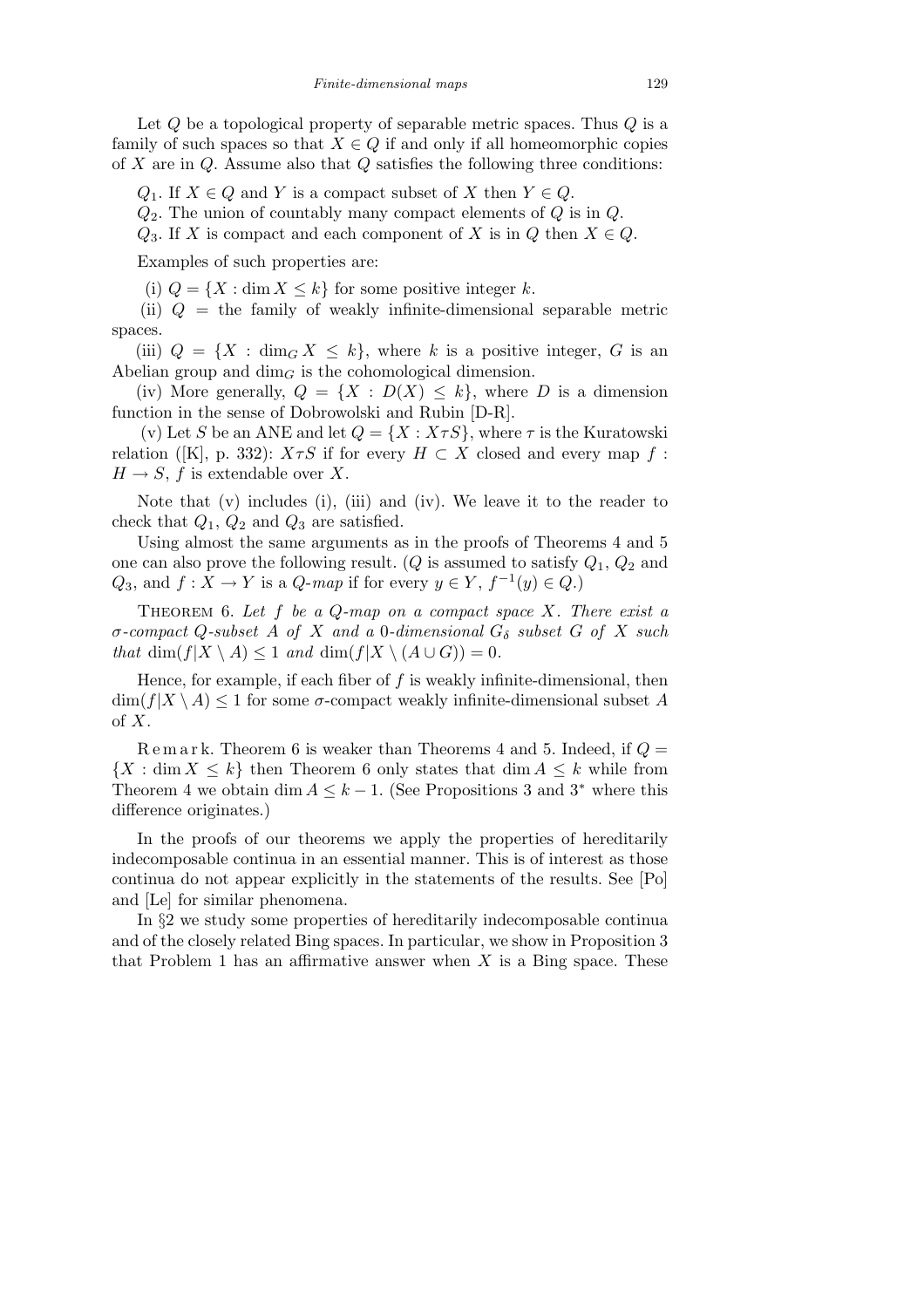results are then applied in *§*3 to prove Theorems 3, 4 and 5. In *§*4, we state results which lead to the proof of Theorem 6. As their proofs are almost identical to the proofs of the results in *§*2 and *§*3, they are left to the reader.

**2. Bing spaces.** A continuum  $X$  (= a compact connected space) is *decomposable* if *X* is representable as  $X = A \cup B$  with  $A, B$  proper subcontinua; otherwise *X* is called *indecomposable*. A compact space *X* is called a *Bing space* if every subcontinuum of *X* is indecomposable. Note that every continuum in a Bing space is hereditarily indecomposable, and that if *A, B* are continua in a Bing space with  $A \cap B \neq \emptyset$  then either  $A \subset B$  or  $B \subset A$ .

Bing [B] proved the following fundamental result.

Bing's Theorem. *Let F and H be disjoint closed sets in a compact space X. Then there exists a Bing space*  $B \subset X$  *which separates F from H in X.*

Bing's Theorem immediately implies the existence in every compact space of a basis whose elements' boundaries are Bing spaces; we call it a *Bing basis*.

The Bing Basis Theorem. *In every compact space there exists a countable basis B for the topology so that the boundary of each element of B is a Bing space.*

It also follows from Bing's Theorem that there exist Bing spaces of all (finite or infinite) dimensions.

In [B] Bing also proves the following result which he then applies to show that higher dimensional hereditarily indecomposable continua are not homogeneous. Since the proof is short and pretty, and as it demonstrates the special properties of Bing spaces and is essential for this note, we reproduce it here.

The Bing Point Theorem. *Let X be a k-dimensional Bing space* (*k finite or*  $k = \infty$ ). Then there exists a point p in X such that every nonde*generate continuum through p is k-dimensional.*

Proof. Let  $X_0$  be a *k*-dimensional component of  $X$ . Let  $X_1 \subset X_0$  be a continuum with diam  $X_1 \leq \frac{1}{2}$  $\frac{1}{2}$  diam  $X_0$ . Such a continuum  $X_1$  exists; indeed, one can cover  $X_0$  by finitely many closed balls of diameter  $\frac{1}{2}$  diam  $X_0$ ; one of these balls must be  $k$ -dimensional and we may take  $X_1$  to be a  $k$ -dimensional component of that ball.

Inductively we construct a decreasing sequence  $X_0 \supset X_1 \supset X_2 \supset \ldots$  of *k*-dimensional continua with diameters tending to 0. Then  $p = \bigcap X_i$  has the desired property. Indeed, let *p* belong to some nondegenerate subcontinuum *A* of *X*. Then either  $X_i \subset A$  or  $A \subset X_i$ . But since diam  $X_i <$  diam *A* for some *i*, *A* must contain  $X_i$  so dim  $A \geq \dim X_i = k$ .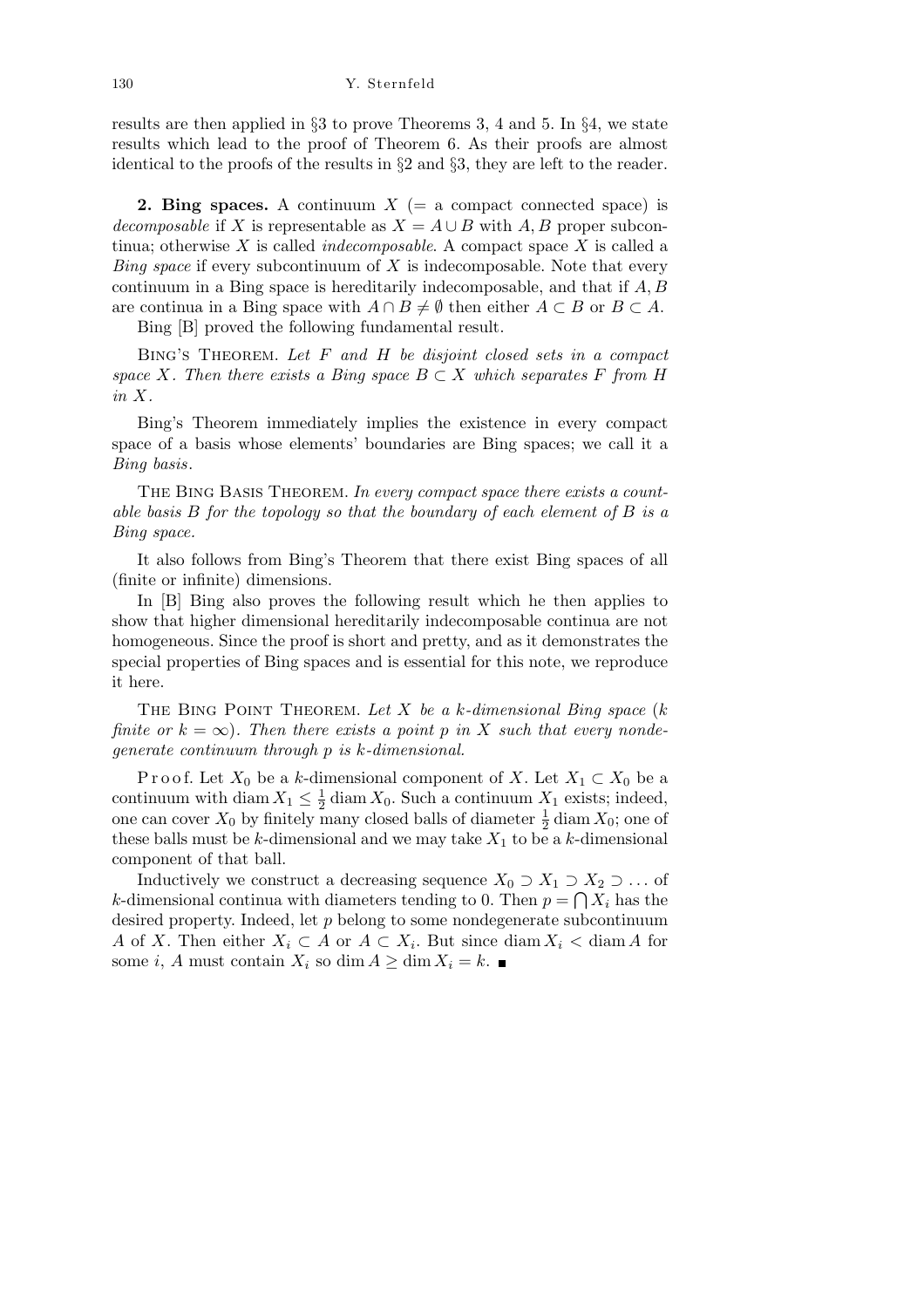PROPOSITION 1. Let W be a  $\sigma$ -compact subset of a Bing space. If W is *the union of nondegenerate continua of dimension*  $\leq k$  *each then* dim  $W \leq k$ *.* 

P r o o f. Let  $W_0 \subset W$  be compact with dim  $W_0 = \dim W = n$ . By Bing's Point Theorem there exists some point  $p \in W$  such that each nondegenerate continuum through *p* is *n*-dimensional. But as  $p \in W$ , *p* belongs to some nondegenerate *k*-dimensional continuum. It follows that  $n \leq k$ .

Recall that a map is called *monotone* if its fibers are connected.

Proposition 2. *Let f be a k-dimensional monotone map on a Bing space. Let W denote the union of all the nondegenerate fibers of f* (*i.e.*, *all those fibers which are not singletons*). Then  $\dim W \leq k$ .

P r o o f. *W* is  $\sigma$ -compact and is the union of nondegenerate continua of dimension  $\leq k$  each. Thus dim  $W \leq k$  by Proposition 1. ■

Proposition 3. *Let f be a k-dimensional map on a Bing space X. Then*  $\dim(f \times g) = 0$  *for almost all g in*  $C(X, \mathbb{R}^k)$ , *and there exists a σ*-compact  $(k-1)$ -dimensional subset *A* of *X* such that dim( $f|X \setminus A$ ) = 0.

P r o o f. Let



denote the monotone-light decomposition of *f* with *f*<sup>1</sup> monotone and *h* light  $(=$  zero-dimensional; see [K], p. 84). Then dim  $f_1 = \dim f = k$ . Let *W* denote the union of the nontrivial fibers of  $f_1$ . By Proposition 2, dim  $W \leq k$ . From a theorem of Hurewicz ([K], p. 125) and the  $\sigma$ -compactness of *W* it follows that  $\dim(g|W) = 0$  for almost all *g* in  $C(X, \mathbb{R}^k)$ . For all such *g*,  $\dim(f \times g) = 0$ . Indeed, let *L* be a component of a fiber of  $f \times g$ . We must show that *L* is a singleton. If not, then as *L* is contained in some nondegenerate component of a fiber of *f*, it is also contained in a fiber of  $f_1$  and hence  $L \subset W$ . But L is also contained in a fiber of g, and  $\dim(g|W) = 0$ , which implies that  $\dim L = 0$ . The existence of *A* follows from Lemma 1 as in the derivation of Theorem 2 from Theorem 1 in *§*1.

**3. Proof of Theorems 3, 4 and 5.** We prove the three theorems simultaneously. Let *B* be a (countable) Bing basis for *X*. For  $U \in B$  there exists by Proposition 3 a  $\sigma$ -compact ( $k - 1$ )-dimensional set  $A_U$  such that  $\dim(f|\partial U \setminus A_U) = 0$ . Then  $A = \bigcup A_U$  satisfies the conclusion of Theorem 4 since each fiber *L* of  $f|X \setminus A$  is covered by the two 0-dimensional sets  $G = X \setminus A$  is covered by the two 0-dimensional sets  $G =$  $X \setminus \bigcup \{ \partial U : U \in B \}$  and  $L \cap \bigcup \{ \partial U \setminus A_U : U \in B \}$ .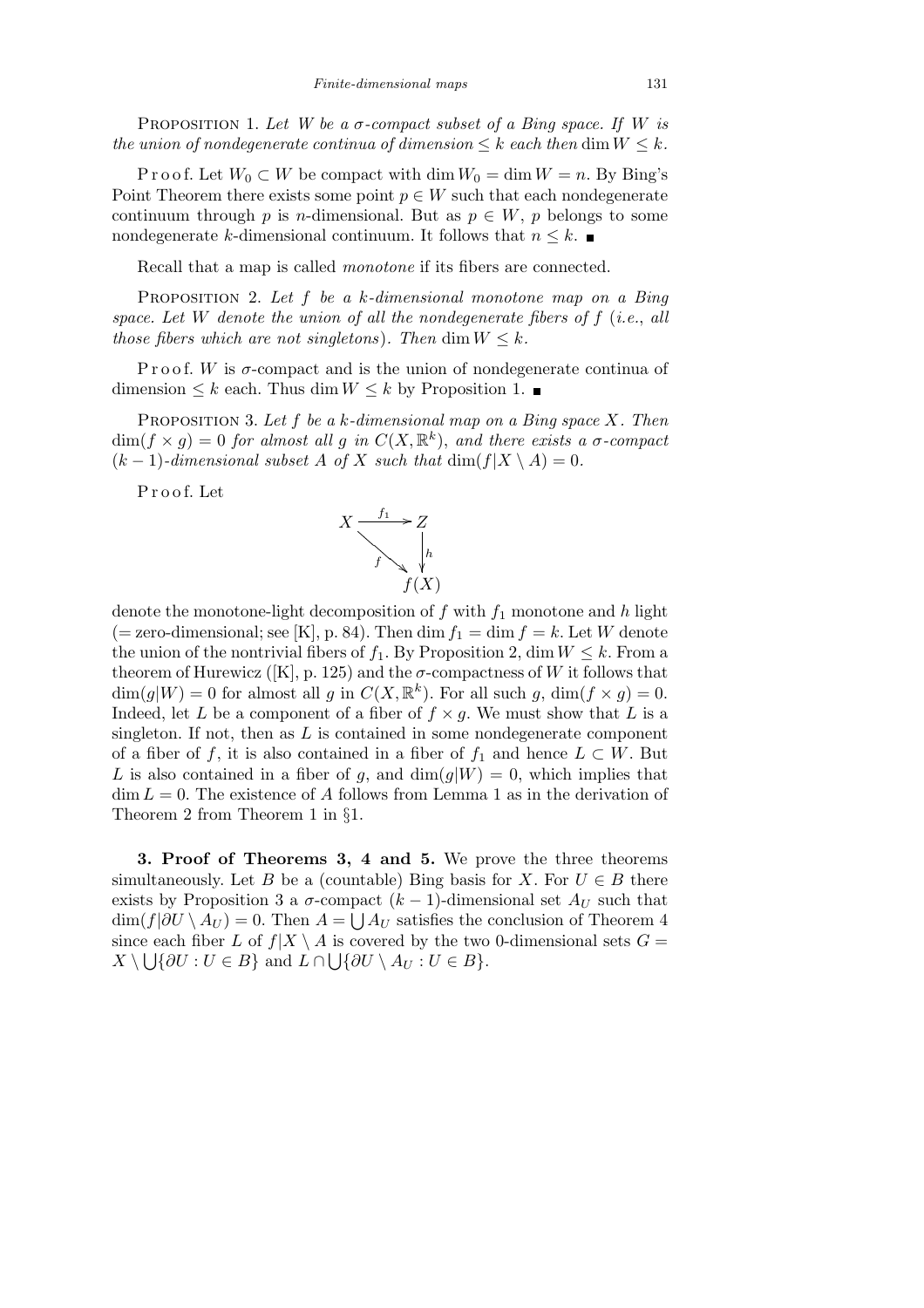To prove Theorem 5 set  $E = A \cup G$ , and to prove Theorem 3 note that for almost all  $g: X \to I^k$  we have, by Proposition 3,  $\dim(f \times g | \partial U) = 0$  for all *U* in *B*. Any such *g* satisfies dim( $f \times g$ )  $\leq 1$  by the same argument as above.

Proof of Lemma 1. We first prove the case when  $W = I = [0, 1]$ . Let  $\Delta \subset I$  be a Cantor set and let  $h : \Delta \to Y$  map  $\Delta$  onto *Y*. Set

$$
B_0 = \bigcup \{ (h(t), t + r) : t \in \Delta, \ r \text{ rational} \} \subset Y \times I,
$$

where the addition  $t + r$  is taken in  $\mathbb{R} \mod 1$ . Note that  $B_0$  is a countable union of homeomorphic copies of the graph  $\{(h(t), t) : t \in \Delta\}$  of *h*, which is a Cantor set. Hence  $B_0$  is  $\sigma$ -compact and 0-dimensional. Let  $y \in Y$ . There exists some *t* ∈  $\Delta$  such that  $h(t) = y$ . Then  $\{(y, t+r) : r \text{ rational}\}\subset \{y\}\times I$ and is dense there as  $\{t + r : r \text{ rational}\}$  is dense in *I*. It follows that  $\dim((\{y\} \times I) \setminus B_0) = 0$  and  $B_0$  does the job for  $Y \times I$ .

Next, consider the case  $W = I^k = I_1 \times \ldots \times I_k$ . Let  $P_i: Y \times I^k \to Y \times I_i$ denote the projection, let  $B_0^i$  denote the copy of  $B_0$  in  $Y \times I_i$  and set  $A_i =$  $P_i^{-1}(B_0^i)$ . Then  $A_i$  as well as  $A = \bigcup_{i=1}^k A_i$ *<sup>i</sup>*=1 *A<sup>i</sup>* are *σ*-compact (*k−*1)-dimensional subsets of  $Y \times I^k$  and

$$
(\{y\} \times I^k) \setminus A = (\{y\} \times I^k) \setminus \bigcup_{i=1}^k A_i = \bigcap_{i=1}^k ((\{y\} \times I^k) \setminus A_i)
$$
  
= 
$$
\bigcap_{i=1}^k (P_i^{-1}(\{y\} \times I_i) \setminus P_i^{-1}(B_0^i)) = \bigcap_{i=1}^k P_i^{-1}((\{y\} \times I_i) \setminus B_0^i)
$$
  
= 
$$
\{y\} \times (I_1 \setminus B_0^1) \times (I_2 \setminus B_0^2) \times \ldots \times (I_k \setminus B_0^k).
$$

Hence  $\dim((\{y\} \times I^k) \setminus A) = 0$  since  $\dim(I_i \setminus B_0^i) = 0$  for all *i*.

Finally, let *W* be any *k*-dimensional compact space. Let  $g: W \to I^k$  be 0-dimensional and set  $B = (\mathrm{id} \times g)^{-1}(A) \subset Y \times W$ . Then  $\dim B \leq k$  and since  $({y} \times W) \setminus B = (\text{id} \times g)^{-1}(( {y} \times W) \setminus A)$ , dim $(( {y} \times W) \setminus B) = 0$ , both by the Hurewicz Theorem.

**4. Proof of Theorem 6.** Throughout this section we assume that *Q* is a property of separable metric spaces which satisfies *Q*1, *Q*2, and *Q*<sup>3</sup> of *§*1, and that *P* is the complementary property, i.e.  $X \in P$  if and only if  $X \notin Q$ . The *Q*-versions of results in *§*2 and *§*3 are marked by *∗*.

Bing's Point Theorem*<sup>∗</sup>* . *Let X be a Bing space in P. There exists a* point  $p \in X$  *such that each nondegenerate continuum through*  $p$  *in*  $X$  *is in P.*

Note that *Q*<sup>2</sup> is needed here merely for a *finite* union of compacta.